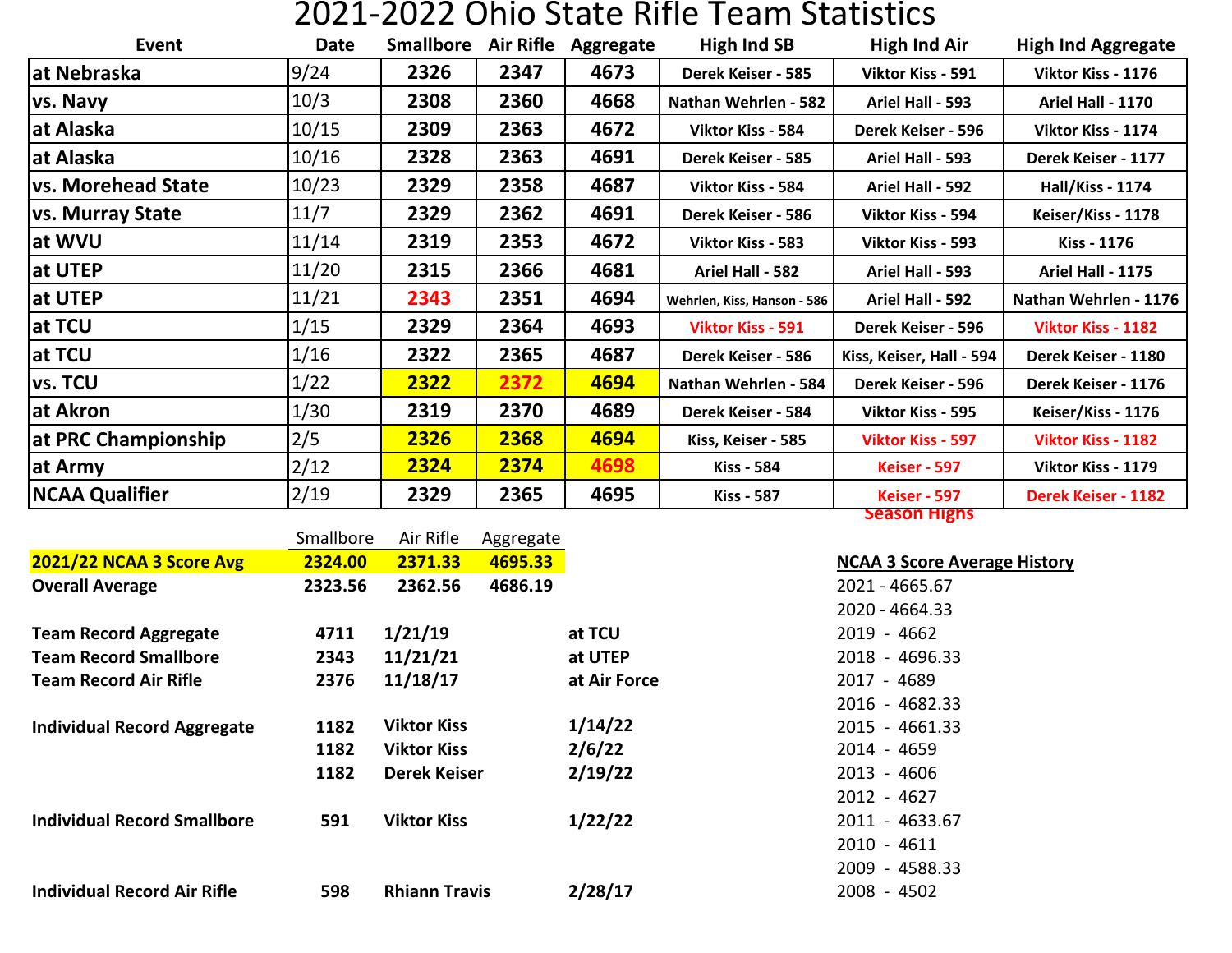## 2021-2022 Individual Statistics

Shaded cells denote counters. Best 4 of 5 scores count for team score in each discipline

| <b>Smallbore Results</b> | <b>NEB</b> | <b>Navy</b> | <b>UAF</b> | <b>UAF</b> | <b>MSU</b> | <b>MSU</b> | <b>WVU</b> | <b>UTEP</b> | <b>UTEP</b> | <b>TCU</b> | <b>TCU</b> | <b>UTEP</b> | <b>Akron</b> | <b>PRC</b> | Army | <b>Quali</b> |            |
|--------------------------|------------|-------------|------------|------------|------------|------------|------------|-------------|-------------|------------|------------|-------------|--------------|------------|------|--------------|------------|
|                          |            |             |            |            |            |            |            |             |             |            |            |             |              |            |      |              | <b>AVG</b> |
| Philip Becker            | 573        | 577         | 572        | 570        | 573        | 565        | 572        | 576         |             | 564        | 575        | 581         | 569          | 567        | 577  | 574          | 572.3      |
| <b>Chandler Deaton</b>   |            | 556         |            |            | 560        | 553        |            |             |             |            |            |             | 549          |            |      | 562          | 556        |
| <b>Ariel Hall</b>        | 581        | 577         | 577        | 581        | 582        | 579        | 580        | 582         | 578         | 582        | 570        | 575         | 578          | 574        | 582  | 581          | 578.7      |
| Tyler Hanson             | 575        | 577         | 569        | 580        | 581        | 577        | 578        | 575         | 586         |            |            |             |              |            |      |              | 577.6      |
| Eva Horgan               |            | 549         |            |            | 550        | 549        |            |             |             |            |            | 551         | 568          |            |      | 554          | 553.5      |
| Natalie Katsuyama        |            | 570         |            |            | 557        | 567        |            |             |             |            |            | 555         | 562          |            |      | 569          | 563.3      |
| Derek Keiser             | 585        | 577         | 572        | 585        | 574        | 586        | 578        | 580         | 585         | 585        | 586        | 580         | 584          | 585        | 578  | 585          | 581.6      |
| <b>Viktor Kiss</b>       | 584        |             | 584        | 582        | 584        | 584        | 583        | 578         | 586         | 591        | 580        | 583         | 581          | 585        | 584  | 587          | 583.7      |
| Joel Potts               |            | 555         |            |            | 580        | 565        | 565        |             |             | 566        | 573        | 566         | 561          | 570        |      | 572          | 567.3      |
| Annabelle Stanec         | 576        | 575         | 569        | 566        | 577        | 570        | 567        | 571         | 581         | 571        | 578        | 567         | 550          | 544        | 561  | 564          | 567.9      |
| <b>Frank Steyn</b>       |            | 556         |            |            | 557        | 549        |            |             |             |            |            | 568         | 549          |            |      | 565          | 557.3      |
| Annie Tomb               | 568        | 570         | 556        | 572        | 567        | 561        | 564        | 566         |             | 565        | 564        | 561         | 569          | 562        | 560  | 562          | 564.5      |
| Nathan Wehrlen           |            | 582         | 576        | 569        | 582        | 580        | 578        | 568         | 586         | 555        | 578        | 584         | 576          | 582        | 580  | 576          | 576.8      |

**SB Team Score 2326 2308 2309 2328 2329 2329 2319 2315 2343 2329 2322 2322 2319 2326 2324 2329 2324**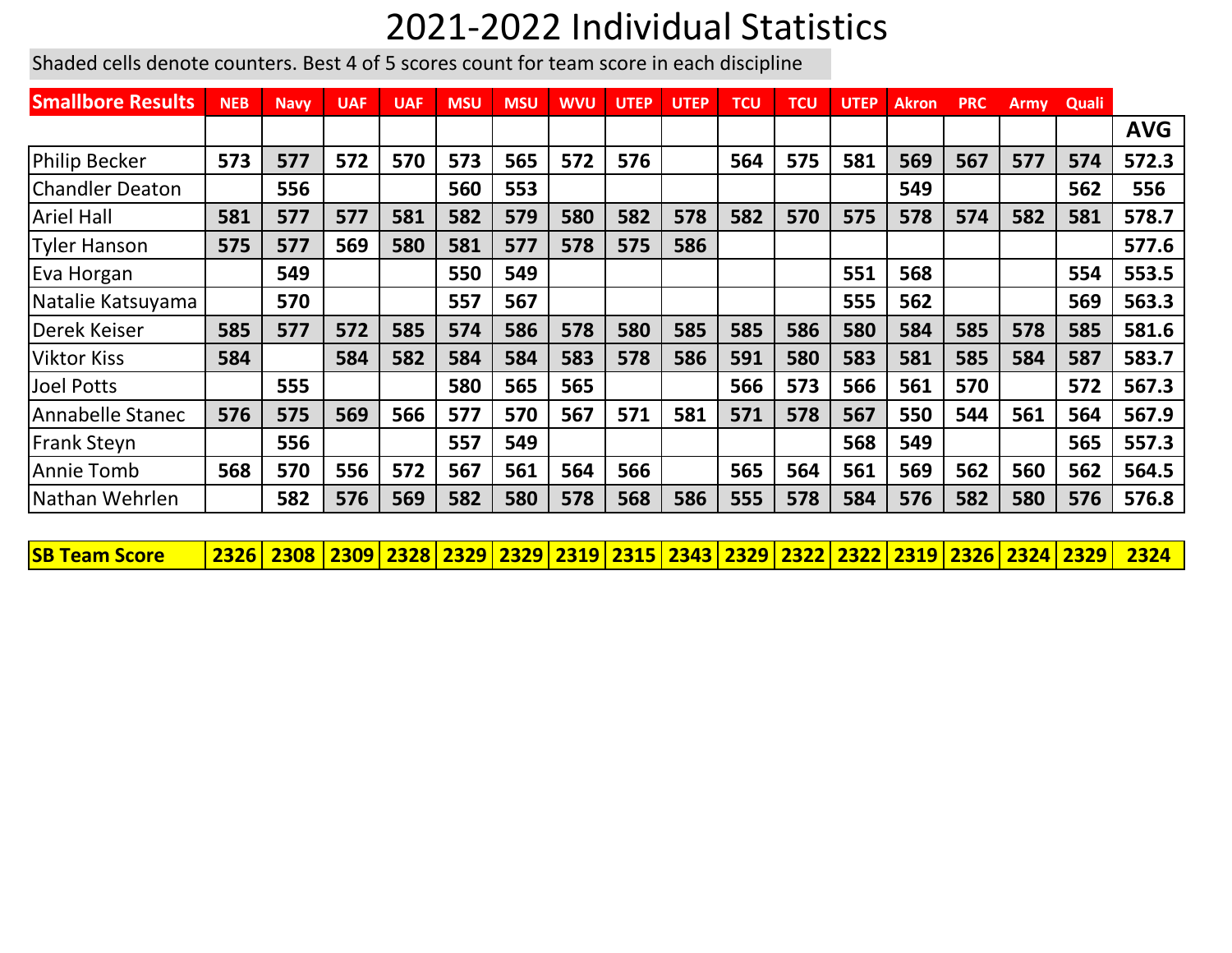| <b>Air Rifle Results</b> | <b>NEB</b> | <b>Navv</b> | <b>UAF</b> | <b>UAF</b> | <b>MSU</b>          | <b>MSU</b> | <b>WVU</b> | <b>UTEP</b> | <b>UTEP</b> | <b>TCU</b> | <b>TCU</b> | <b>UTEP</b>    | <b>Akron</b> | <b>PRC</b> | Army      | <b>Quali</b> |            |
|--------------------------|------------|-------------|------------|------------|---------------------|------------|------------|-------------|-------------|------------|------------|----------------|--------------|------------|-----------|--------------|------------|
|                          |            |             |            |            |                     |            |            |             |             |            |            |                |              |            |           |              | <b>AVG</b> |
| <b>Philip Becker</b>     | 584        | 586         | 589        | 588        | 588                 | 585        | 583        | 588         | 585         | 582        | 583        | 590            | 581          | 586        | 593       | 589          | 586.3      |
| <b>Chandler Deaton</b>   |            | 583         |            |            | 579                 | 585        |            |             |             |            |            |                | 578          |            |           | 589          | 581.3      |
| <b>Ariel Hall</b>        | 587        | 593         | 591        | 593        | 592                 | 591        | 586        | 593         | 592         | 595        | 594        | 594            | 593          | 590        | 590       | 593          | 591.7      |
| <b>Tyler Hanson</b>      | 578        | 575         | 580        | 574        | 571                 | 575        | 577        | 582         |             |            |            |                |              |            |           |              | 576.5      |
| Eva Horgan               |            | 582         |            |            | 570                 | 577        |            |             |             |            |            | 572            | 576          |            |           | 575          | 575.4      |
| Natalie Katsuyama        |            | 578         |            |            | 563                 | 576        |            |             |             |            |            | 568            |              |            |           | 576          | 571.3      |
| Derek Keiser             | 577        | 591         | 596        | 592        | 588                 | 592        | 591        | 590         | 583         | 596        | 594        | 596            | 592          | 592        | 597       | 597          | 591.5      |
| <b>Viktor Kiss</b>       | 591        |             | 590        | 590        | 590                 | 594        | 593        | 591         | 584         | 591        | 594        | 592            | 595          | 597        | 595       | 593          | 592        |
| <b>Joel Potts</b>        |            | 585         |            |            | 586                 | 580        | 582        |             |             | 575        |            | 576            | 566          | 587        |           | 582          | 579.6      |
| Annabelle Stanec         | 580        | 582         | 583        | 580        | 583                 | 581        | 576        | 590         |             | 581        |            | 580            | 579          | 581        |           | 576          | 581.3      |
| <b>Frank Steyn</b>       |            | 579         |            |            | 574                 | 577        |            |             |             |            |            | 573            | 583          |            |           | 575          | 577.2      |
| Annie Tomb               | 585        | 590         | 580        | 577        | 586                 | 582        | 582        | 581         | 590         | 581        | 567        | 588            | 590          | 589        | 592       | 583          | 583.9      |
| Nathan Wehrlen           |            | 578         | 586        | 586        | 583                 | 580        | 582        | 591         | 590         | 577        | 583        | 582            | 590          | 586        | 585       | 583          | 584.1      |
|                          |            |             |            |            |                     |            |            |             |             |            |            |                |              |            |           |              |            |
| <b>Air Team Score</b>    | 2347       | 2360        | 2363       |            | 2363 2358 2362 2353 |            |            |             | 2366 2351   |            |            | 2364 2365 2372 | 2370         |            | 2368 2374 | 2365         | 2363       |
| <b>AGG Team Score</b>    | 4673       | 4668        | 4672       | 4691       | 4687                | 4691       | 4672       | 4681        | 4694        | 4693       | 4687       | 4694           | 4689         | 4694       | 4698      | 4695         | 4686       |

Shaded cells denote counters. Best 4 of 5 scores count for team score in each discipline